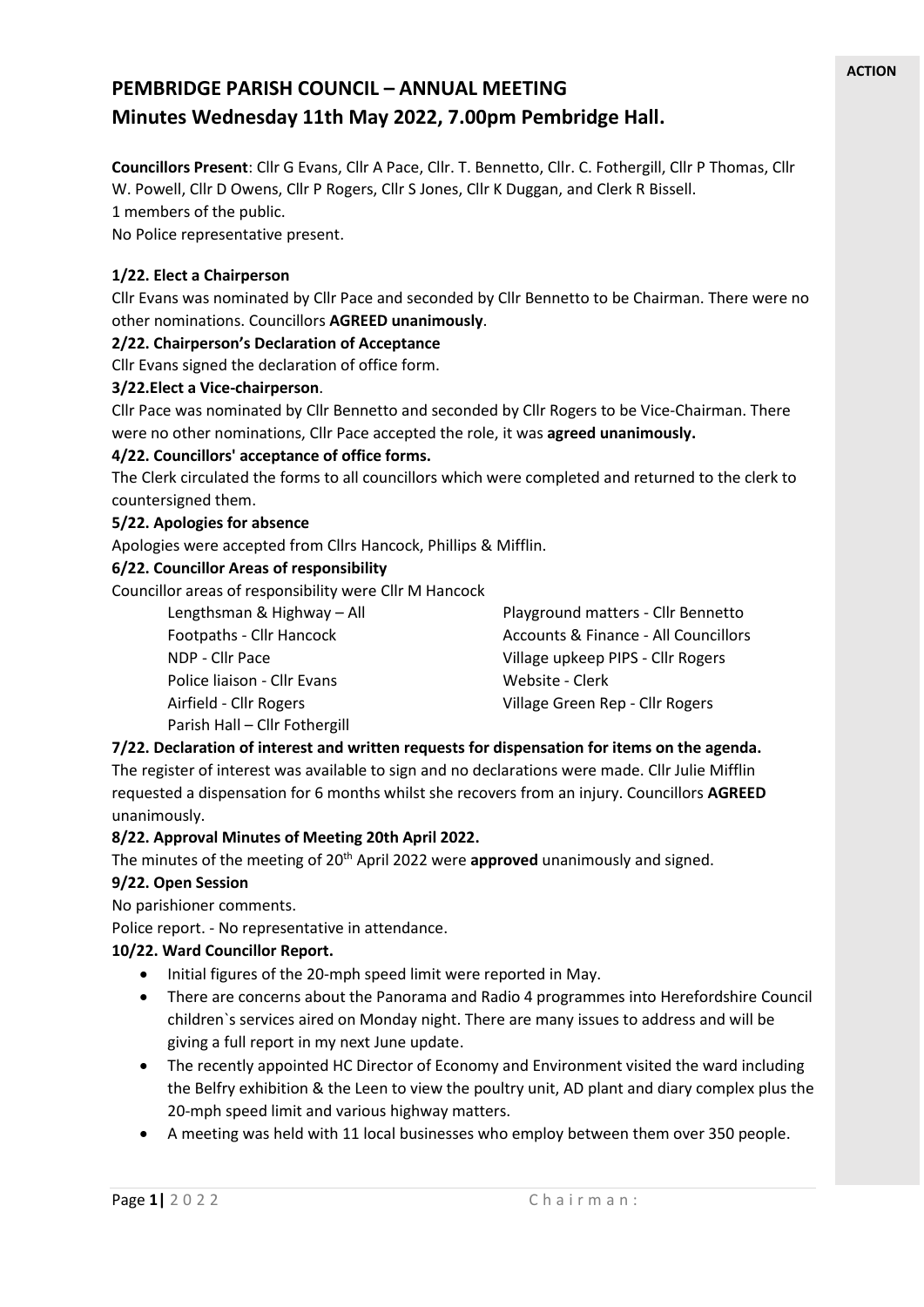• I have been approached about placing a bench on the green space as you enter Court Meadow in honour of the platinum jubilee potentially funded by residents looking for PC support.

# **11/22. Planning applications.**

Planning Application recently received:

- 220646 Turnpike Caravan Site, Pembridge, Herefordshire HR6 9JZ **OBJECT** Proposed extension of turnpike traveller site.
- 221052 Townsend Farm, East Street, Pembridge HR6 9HB **- SUPPORT** Proposed erection of 19dwellings and associated infrastructure.

Recent Planning Applications recently considered awaiting determination:

- 220870 Land at Bearwood Cross, Bearwood, Pembridge, HR6 9ED**- OBJECT** Proposed agricultural building for hay and machinery storage
- 220892 Marysmere, Wooton, Hereford HR3 6QS**- SUPPORT** Proposed single storey gardening room extension
- 220056 Luntley Court Farm, Pembridge HR6 9EH. **- SUPPORT** Conversion of existing barns into holiday accommodation including link structure, treatment plant removal of bays of modern buildings and pumping station and auxiliary works.
- 213249 Lower green Farm, Pembridge, HR6 9JG -**- SUPPORT** Amended – proposed siting of 3 holiday accommodation units with landscaping, drainage & parking.
- 213500 Bearwood Farm House, Bearwood, HR6 9EE **-SUPPORT** Proposed demolition of existing two storey and replace with single storey.
- 213249 Lower Green Farm, Pembridge, HR6 9JG **-SUPPORT** Siting of 3 holiday accommodation units with landscaping, drainage and parking.
- 212917 Court of Noke, Noke Lane, Pembridge, HR6 9HW. **-SUPPORT** Erection of eighteenth-century reused porch and insertion of stable door to replace brickwork.
- 201102 Land adjacent to Pembridge Village Hall, Bearwood Lane, HR6 9EB **- SUPPORT** Fell 3-4 Leylandii trees T4 due to excessive shading to be replaced with mixed hedging
- 193126 Fairfield Cottage, 12 Court Meadow, Pembridge HR6 9EW **- SUPPORT** Fell Silver birch due to damage and falling sap.

#### Planning Decisions

- 220735 Townsend Farm house, East Street, Pembridge HR6 9HB**- SUPPORT - APPROVED** Remove apple tree and replace with apple tree. Remove 2 conifers - too close to house and neighbour property All at risk following recent storms
- 220107 The Green, Pembridge, HR6 9HL. **– SUPPORT - APPROVED** Proposed works to a mature willow tree that recently dropped a trunk over the road is to be coppiced. 5 young willows to be coppiced.

# **12/22. Clerks report (for information only) and approve financial report and payments**.

- The Parish Magazine editor will be retiring in July 2022.
- Grant awarded from Balfour Beatty for drainage works in Marston to be completed by September.
- Signs at Broxwood included in the village safety initiative scheme request with Balfour Beatty.
- Works are due to start on the Memorial Steps  $w/c$  16<sup>th</sup> May, weather permitting.
- The clerk read an update on the Jubilee events which are running to plan.

# **Financial Report Year end 31.3.22**

Year-end accounts have been completed and checked by the internal auditor & Cllr Evans. Parish council spend was lower than income for 2021-22 with a small surplus of £357. The precept was reduced to £24000 following a rise the previous year. Parish Council received a generous £10000 one off donation this year. Extra spend was made on the Market Hall and Bell Tower of £10158. First half precept received for 2022-23. Bank reconciliation for May 2022 complete using VT cashbook.

#### **Financial Report**

Bank reconciliation for 31<sup>st</sup> May 2022 complete using VT cashbook.

#### Balances at 31<sup>st</sup> May 2022

Current Account: £ 35135.48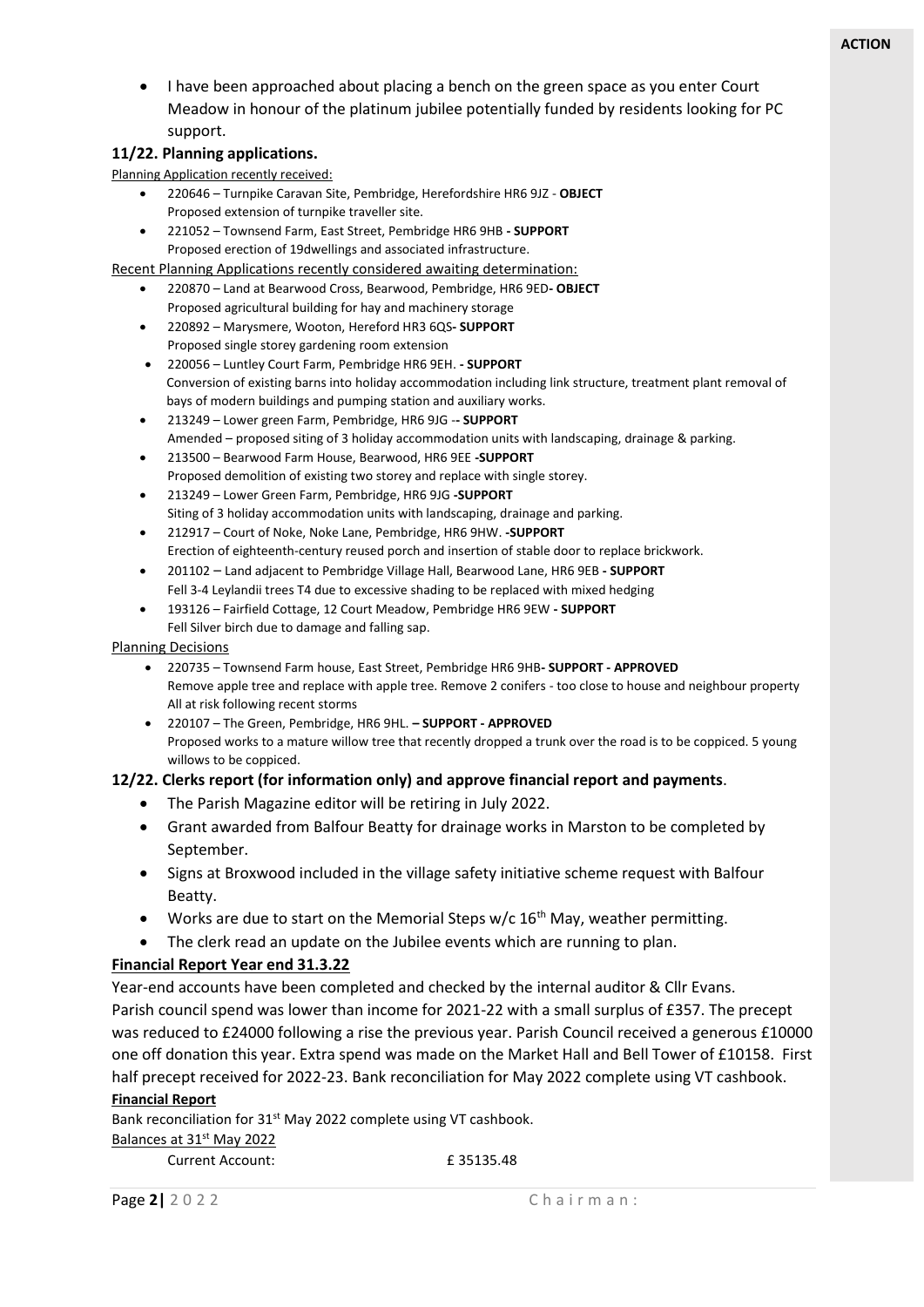| £16011.27 |
|-----------|
| £12109.15 |
|           |
| £ 275.00  |
| £12000.00 |
| f 1099.74 |
|           |

#### **Requests for payment: All APPROVED**

Toilet Cleaner, Clerk salary & HMRC for May 2022 as previously agreed by Parish Council NEST pension contribution as per agreed payment schedule

| Welsh Water               | Toilet water Oct - Apr 21                    | £271.87  | Paid  |
|---------------------------|----------------------------------------------|----------|-------|
| One stop Print            | Parish magazine printing                     | £324.00  | Paid  |
| <b>Clerks Expenses</b>    | May 2022                                     | £32.39   |       |
| <b>SLCC</b>               | 50% annual subscription                      | £93.00   |       |
| <b>West Mercia Energy</b> | Elec toilets Mar 22                          | £20.15   | + VAT |
| Pembridge PCC             | Donation towards mowing community used grass | £500.00  |       |
| Pembridge PCC             | <b>Bell Ringer Donation</b>                  | 20.00    |       |
| James Ross                | Mowing                                       | £675.00  |       |
| <b>HALC</b>               | Annual Subscription 22-23                    | £803.12  |       |
| Royal British Legion      | Falkland 40 <sup>th</sup> Anniversary wreath | £18.50   |       |
| <b>Holy Trinity PCC</b>   | Piano Hire for jubilee event                 | £950.00  |       |
| The Convenience Company   | Balance of toilet hire for jubilee event     | £1656.00 |       |
| One-Stop Print            | Jubilee concert tickets                      | £30.00   |       |
| One Stop Print            | Jubilee promotional signs                    | £504.00  |       |

# **13/22. Adopt the accounts and financial statements 2021/22 and complete annual return for the year ended 31st March 2022.**

Information for the year-end accounts had been circulated to all Councillors for viewing prior to the meeting. There were no questions. The Annual statement of accounts for 2021/22 was completed with all required supporting documentation attached. Cllr Bennetto proposed the accounts for 2021/22 be adopted this was seconded by Cllr Pace and **agreed unanimously**.

**13/22a.** The clerk read the internal audit report and there were no recommendations.

**13/22b.** The Annual Governance and Accountability Return (AGAR) audit form section 1 was read, reviewed and **agreed unanimously** to be signed by the Chairman and signed by the clerk.

**13/22c.** The Annual Governance and Accountability Return (AGAR) audit form section 2 - was read, reviewed and **agreed unanimously** to be signed by the Chairman and signed by the RFO.

The AGAR statement to be forward to external auditor, PKF Littlejohn before 1<sup>st</sup> July 2022.

#### **14/22. Adopt Standing Orders, Financial Regulations and policies.**

The Standing Orders, Financial Regulations and other policies were circulated before the meeting. It was proposed by Cllr Pace and seconded by Cllr Fothergill the following policies be adopted and it was **AGREED unanimously.**

Standing orders and financial regulations.

Complaints procedure.

Information policy.

Volunteer policy

Equality and diversity policy.

Risk Assessment

GDPR policies

# **15/22 General Powers of Competence.**

The Parish Council continues to fulfil the required eligibility criteria for the General Power of Competence with more than two thirds elected councillors and a clerk with the necessary qualifications. It was **agreed unanimously** to re- adopt the General Powers of Competence.

.